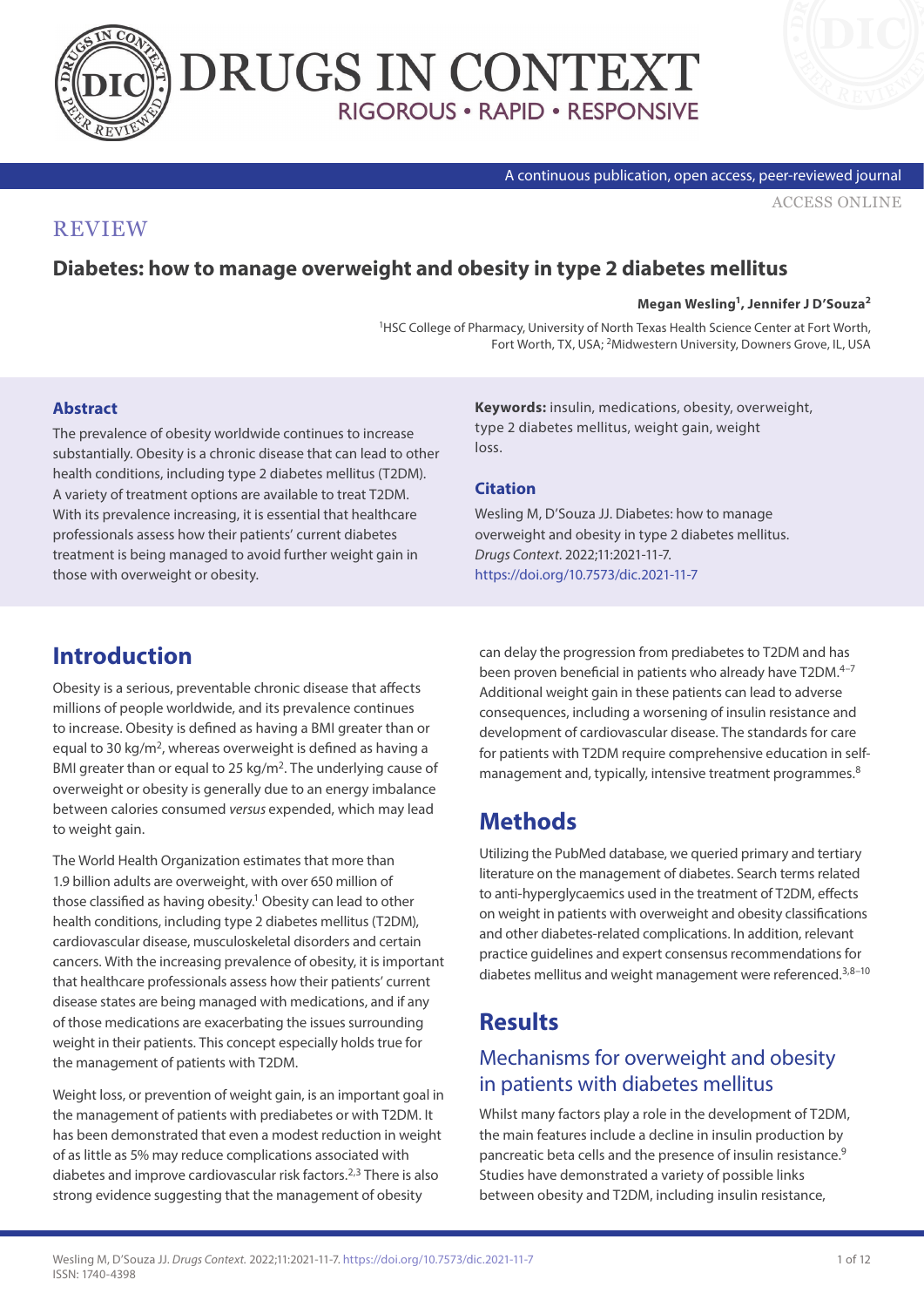proinflammatory cytokines, endothelial dysfunction, irregular fatty acid metabolism, dysregulation of gastric emptying and appetite suppression, and other cellular processes. $2,10,11$  Excess weight and fat distribution are related to hyperinsulinaemia and T2DM. It has been suggested that fat distribution plays a major role in determining the development of T2DM.<sup>12</sup> Evidence further suggests that the link between the two is related to several 'levels and factors of influence' or social determinants of health, including lifestyle, socioeconomic, behavioural, community and psychosocial factors such as diet, physical activity and access to healthcare.13

# Lifestyle considerations in patients with overweight or obesity

Achieving and maintaining a healthy weight incorporates healthy eating and physical activity. Modest and sustained weight loss can improve not only glycaemic control in patients with diabetes but also other cardiometabolic factors, including blood pressure and lipid control. Throughout the literature, there is a significant number of studies that show benefit in glycaemic control with lifestyle interventions.4,14,15 Whilst there are debates about which type of diet is best, it has been identified that significant weight loss can be achieved with lifestyle interventions that reduce total calories by 500–750 kcal/day.8 Counselling on nutrition at diagnosis and throughout the care process is emphasized by the American Diabetes Association and the American Association of Clinical Endocrinologists/American College of Endocrinology to support lifestyle modification and achieve weight loss.<sup>8,9,16</sup>

In addition to dietary changes, routine physical activity is essential for overall health in individuals with prediabetes and diabetes. It is especially important in those patients who need to lose weight. Aerobic exercises, such as walking, jogging and swimming, can improve insulin sensitivity and moderate to vigorous exercise can substantially improve cardiovascular outcomes in patients with diabetes.17

## The effect of anti-hyperglycaemics on body weight

The management of diabetes mellitus includes medications that can cause weight gain, weight loss or are weight neutral. As described in current practice guidelines, patients with T2DM and overweight or obesity will benefit from a selection of medications that not only entail efficacy in glycaemic control but consideration of the medication's effect on weight. Choosing anti-hyperglycaemic agents that promote weight loss, or at a minimum maintain weight neutrality, is preferred in these patients.<sup>8</sup>

#### **Weight gain**

Whilst these medications are used with the intent to improve glycaemic control, the benefits of better glycaemic control are sometimes offset by the weight gain that occurs. Common medications associated with weight gain include insulin secretagogues, thiazolidinediones and insulin.

#### *Insulin secretagogues*

The classes of medications in this group include sulfonylureas and meglitinides (glinides). These agents mainly act by increasing insulin secretion either in a glucose-independent or glucose-dependent manner. Sulfonylureas have demonstrated a high efficacy in lowering haemoglobin A1c but are known to cause weight gain and hypoglycaemia.16,18–20 Studies have also demonstrated that, when added to other anti-hyperglycaemics, sulfonylureas can be associated with a weight gain of up to 2.3 kg as compared to placebo. $2^{1,22}$  Meglitinides have a similar side-effect profile as sulfonylureas but are generally less effective with regards to A1c lowering. Due to associated adverse effects, including weight gain, as well as possible diminished effectiveness over time, sulfonylureas and meglitinides are not the preferred choices in patients with obesity.

#### *Thiazolidinediones*

Thiazolidinediones (TZDs) are known as insulin sensitizers that reduce insulin resistance in peripheral tissues and help to decrease hepatic blood glucose production.23 Mechanistically, TZDs activate the peroxisome proliferator-activated receptor-γ, which is a nuclear receptor that regulates the production of proteins involved in glucose and lipid homeostasis. Weight gain of up to 4.25 kg can be seen with the use of TZDs and is generally thought to be related to fluid retention and possible redistribution of adipose tissue.21,24,25 Whilst TZDs provide a good option for glucose lowering in patients with T2DM, in addition to weight gain, these agents should be avoided in patients with cardiovascular disease and bone issues.

#### *Insulin*

Whilst generally associated with type 1 diabetes mellitus, insulin is also used in a large proportion of patients with T2DM when pancreatic beta cell failure occurs as the disease progresses.26 Weight gain with the use of insulin ranges between 1.56 and 5.75 kg. $24,27-30$  All types of insulins have been associated with weight gain, but the extent of weight gain varies based on the type of insulin and specific insulin regimen.26 The potential weight gain associated with insulin therapy can be attributed to an increase in caloric intake due to a fear of hypoglycaemia, a reduction in glycosuria, and an increase in fatty acid storage in adipose tissue.<sup>29</sup> Meta-analyses have demonstrated weight gain to be positively correlated with insulin dose and a greater weight gain seen with premixed insulins than with basal insulin alone. $31,32$ 

#### **Weight neutral/weight loss**

Presently, there are medications available for the management of T2DM that offer weight neutrality or are associated with the potential for weight loss. Common medications associated with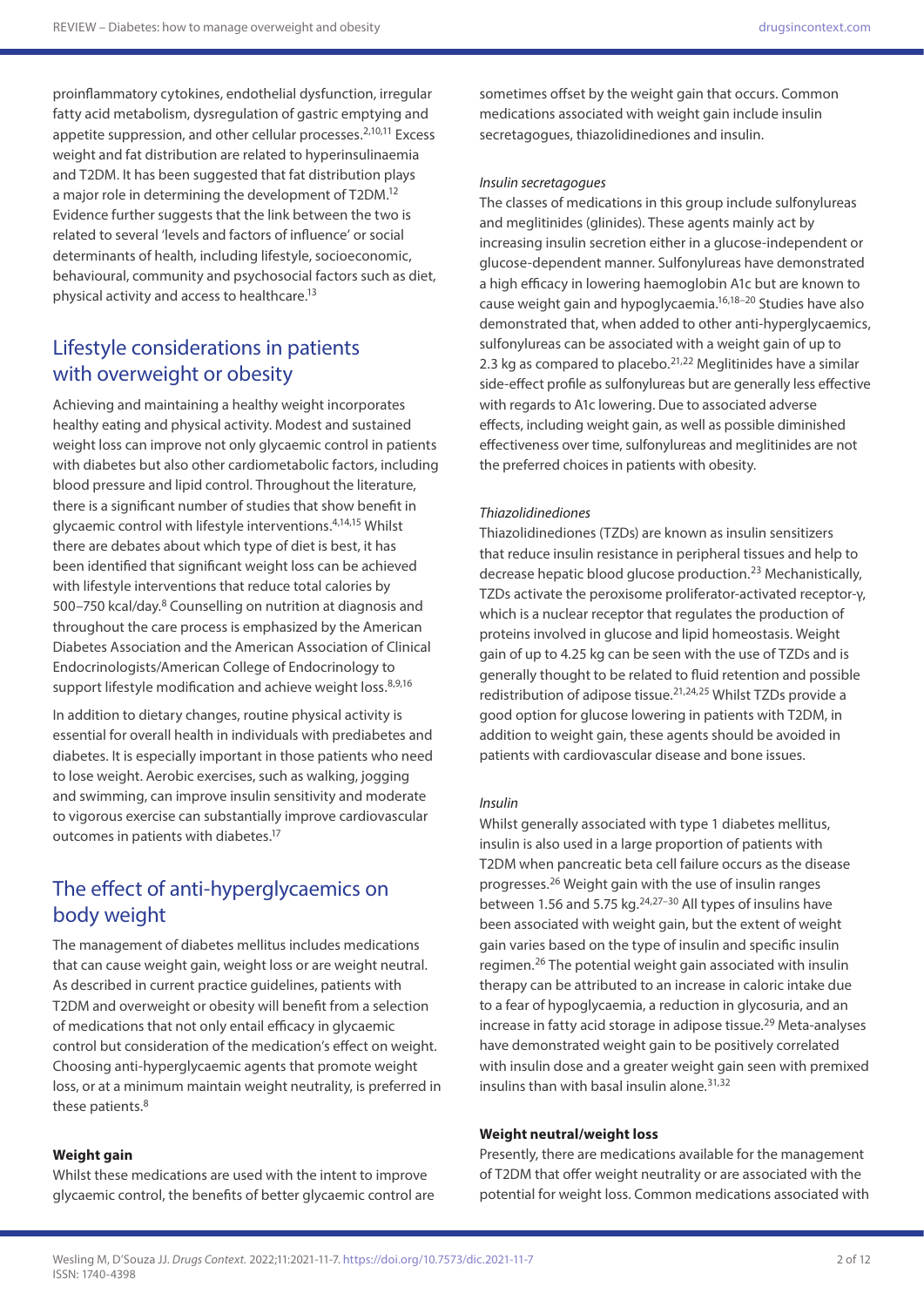weight neutrality include those in the dipeptidyl peptidase IV (DPP-IV) inhibitor drug class. Biguanides, glucagon-like peptide 1 (GLP1) receptor agonists (RA), sodium–glucose cotransporter 2 (SGLT2) inhibitors, alpha-glucosidase inhibitors and amylinomimetics offer weight loss (Table 1).

### *DPP-IV inhibitors*

The medications included in the DPP-IV inhibitor drug class function to reduce degradation and prolong the action of active incretins such as GLP1 and gastric inhibitory polypeptide. In facilitating this mechanism, DPP-IV inhibitors offer a balance in hyperglycaemic management related to glucosedependent insulin release, which in turn results in a reduced hypoglycaemic risk. The weight neutrality classification of DPP-IV inhibitors is thought to be explained mechanistically by two counterbalancing effects. First, there is a reduced need for caloric intake from fast-acting carbohydrates to correct hypoglycaemic events, which otherwise may be a property of weight gain. Furthermore, the weight loss potential of reducing the degradation and prolonging the action of active incretins is limited and does not meet the same level of effects as otherwise seen with their GLP1 RA counterparts. Clinical evidence has demonstrated variability in weight outcomes when using DPP-IV inhibitors. In a meta-analysis including 13 trials, DPP-IV inhibitors showed a small increase in body weight of 0.5 kg when compared to placebo.<sup>33</sup> Additional clinical evidence has demonstrated variability in body weight changes of −1.4 kg to +1.8 kg dependent on variability in comparator groups and heterogeneity amongst trials.<sup>34,35</sup> The culmination of evidence has resulted in the DPP-IV inhibitors being considered as having a weight neutral effect, which may be favourable in patients who would benefit from weight management or mitigation from additional weight gain.

### *Biguanides*

Metformin, an insulin sensitizer used as a first-line antihyperglycaemic agent in the management of T2DM and the only FDA-approved biguanide, demonstrates mechanisms that support weight loss through hepatic, central nervous system (CNS), gastrointestinal and gut microbiome effects. Historically, reductions in caloric intake directly or indirectly related to common, dose-dependent gastrointestinal adverse effects with metformin were believed to be the primary mechanisms for weight loss. Nausea, diarrhoea, bloating and alteration in taste (dysgeusia) were attributed to shortterm weight loss in patients with obesity without diabetes.<sup>36</sup> A study by Lee et al. showed a dose-dependent reduction in food quantity consumption (an anorectic effect) with metformin, resulting in an 8.8±0.3 kg weight loss in patients with non-insulin-dependent diabetes over 24 weeks.<sup>37</sup> In the CNS, metformin has been proposed to mediate appetite regulatory signals through incretins (such as GLP1), leptin and peripheral metabolites. Other proposed mechanisms for weight loss facilitated by metformin include reduced hepatic gluconeogenesis and modification in the gut microbiome.<sup>38</sup>

Respectively, these mechanisms will reduce hyperinsulinaemia and facilitate short-chain fatty acids in decreasing the release of free fatty acids from adipocytes and suppressing appetiteregulating incretins.36

The broad culmination of clinical evidence describing the weight loss potential of metformin has been shown to be dependent on background therapy. The UKPDS study demonstrated that metformin added to insulin secretagogue therapy saw minimal changes in weight  $(+1 \text{ kg})$ .<sup>39</sup> However, in newly diagnosed or treatment-naive patients with diabetes mellitus, a weight loss of −0.64 kg to −3.8 kg was seen with the use of metformin.<sup>40,41</sup> The degree of weight loss was greater when adjunct diet modifications were made.<sup>41</sup> In addition to changes in total body weight, additional clinical evidence suggests that weight loss with metformin is specific to body fat *versus* lean body mass. One study by Wang et al. found statistically significant reductions in percent body fat (-4.45%) and body fat mass (-3.51 kg) in a patient population with newly diagnosed T2DM at 6 months of treatment.<sup>42</sup>

Generally, metformin is considered highly effective for the management of hyperglycaemia with A1c reductions of 0.6– 1.6% and, when implemented early in the diagnosis of T2DM, could benefit from other cardiometabolic effects, including total body weight and body fat reductions.<sup>41</sup>

#### *GLP1 receptor agonists*

GLP1 RAs function to heighten the activity of the human incretin hormone, GLP1. Under normal physiological conditions, GLP1 is a hormone produced in the L cells of the small intestines, the alpha cells of the pancreas, and various structures of the CNS. Each site of GLP1 action facilitates not only a glycaemic effect but also those that promote body weight reductions. GLP1 RAs will potentiate human GLP1 activity in the pancreas and distal small intestines to stimulate glucose-dependent insulin secretion and reduce glucagon secretion. The glucose-dependent nature reduces hyperinsulinaemia and additional weight gaining effects. Within the CNS, GLP1 activity on vagal afferent neurons will induce slowing of gastric emptying, promoting satiety. At the brainstem and hypothalamus sites within the CNS, GLP1 facilitates suppression in appetite and, subsequently, a reduction in food consumption, leading to reduced calorie  $intake<sup>43</sup>$ 

Collectively, practice guidelines recommend GLP1 RAs be used to manage a patient with diabetes mellitus who would also benefit from weight loss. This recommendation has been supported by a number of randomized controlled trials (RCTs) and meta-analyses that have demonstrated significant weight loss with GLP1 RA use. In 2017, a meta-analysis that evaluated weight change from baseline in 37 studies found a total weighted mean difference (WMD) of −1.59 kg (*p*<0.001) amongst GLP1 RAs. There was variability amongst individual GLP1 RA agents dependent on factors such as monotherapy use or their use as add-on therapy. Lixisenatide had the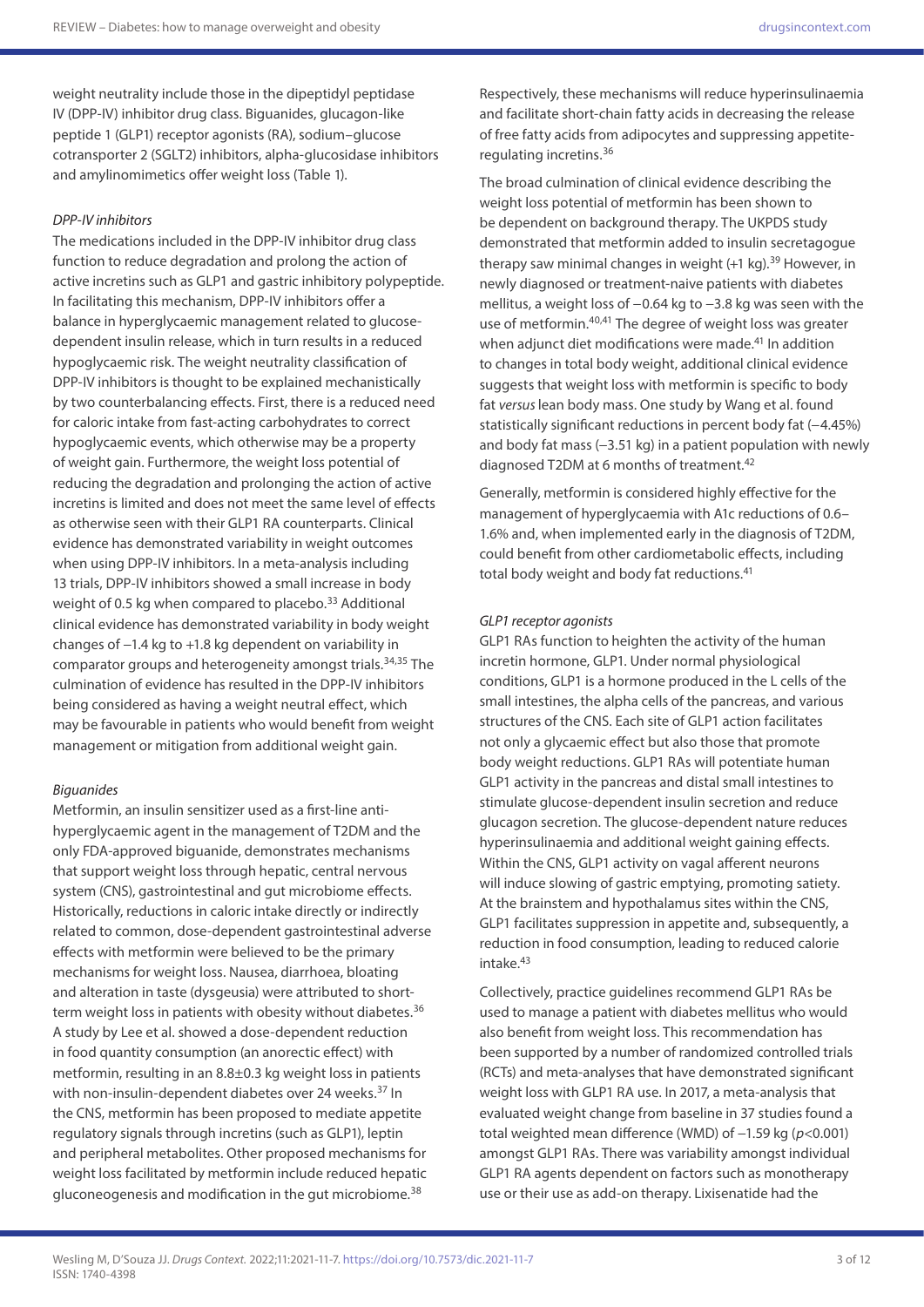| Weight gain       |                                                                                                                                                                       |                                                                              | Weight neutral                                                   |                                                         |                                       | Weight loss                                     |                                                                                                                                                    |                                                                                                  |
|-------------------|-----------------------------------------------------------------------------------------------------------------------------------------------------------------------|------------------------------------------------------------------------------|------------------------------------------------------------------|---------------------------------------------------------|---------------------------------------|-------------------------------------------------|----------------------------------------------------------------------------------------------------------------------------------------------------|--------------------------------------------------------------------------------------------------|
| Drug class        | Generic drug name                                                                                                                                                     | Effect on body<br>$(\Delta$ in kg)<br>weight                                 | Drug class                                                       | Generic drug name                                       | Effect on body<br>(A in kg)<br>weight | Drug class                                      | Generic drug name                                                                                                                                  | Effect on body<br>$(\Delta$ in kg)<br>weight                                                     |
| Sulfonylureas     | Glimepiride <sup>77</sup><br>Glyburide <sup>79</sup><br>Glipizide <sup>78</sup>                                                                                       | $-0.4$ to $+3.8$<br>$-0.2$ to $+2.0$<br>+0.5                                 | Inhibitors <sup>32-34</sup><br>Peptidase IV<br><b>Dipeptidyl</b> | Saxagliptin<br>Linagliptin<br>Sitagliptin<br>Alogliptin | No effect                             | Biguanides                                      | Metformin <sup>35-40</sup>                                                                                                                         | $-0.64$ to $-8.8$                                                                                |
| Meglitinides      | Repaglinide <sup>81</sup><br>Nateglinide <sup>80</sup>                                                                                                                | $+0.3$ to $+5.5$<br>$+1.0$ to $+3$                                           |                                                                  |                                                         |                                       | peptide 1 receptor<br>Glucagon-like<br>agonists | Semaglutide <sup>94,95</sup><br>Exenatide ER <sup>91</sup><br>Dulaglutide <sup>56</sup><br>Lixisenatide <sup>93</sup><br>Liraglutide <sup>92</sup> | $-3.3$ to $+0.3$<br>$-1.2$ to $-6.0$<br>$-3.1$ to $-4.7$<br>$-0.1$ to $-2.7$<br>$-1.1$ to $-2.9$ |
| Thiazolidinedione | Rosiglitazone <sup>83</sup><br>Pioglitazone <sup>82</sup>                                                                                                             | $+0.8$ to $+5.4$<br>$+0.9$ to $+4.1$                                         |                                                                  |                                                         |                                       | Sodium-glucose<br>cotransporter 2<br>Inhibitors | Empagliflozin <sup>98</sup><br>Dapagliflozin <sup>97</sup><br>Canagliflozin <sup>96</sup><br>Ertugliflozin <sup>99</sup>                           | $-1.4$ to $-3.9$<br>$-1.6$ to $-3.2$<br>$-3.3$ to $+0.1$<br>$-3.3$ to $+0.1$                     |
| Insulin           | Insulin degludec <sup>84</sup><br>Insulin glargine <sup>86</sup><br>Insulin detemir <sup>85</sup><br>Insulin neutral<br>Hagedorn <sup>86</sup><br>protamine<br>Basal: | $-0.0$ to $+1.9$<br>$+0.1$ to $+3.9$<br>$+1.9$ to $+3.0$<br>$-0.3$ to $+1.2$ |                                                                  |                                                         |                                       | a-Glucosidase<br>inhibitors                     | Acarbose <sup>69-72</sup>                                                                                                                          | $-0.4$ to $-3.5$                                                                                 |
|                   | Insulin glulisine <sup>88</sup><br>Insulin regular <sup>90</sup><br>Insulin aspart87<br>Insulin lispro <sup>89</sup><br>Bolus:                                        | $+0.8$ to $+2.3$<br>$+0.4$ to $+2.4$<br>$-0.3$ to $+2.2$<br>$+0.1$ to $+2.7$ |                                                                  |                                                         |                                       |                                                 |                                                                                                                                                    |                                                                                                  |
|                   |                                                                                                                                                                       |                                                                              |                                                                  |                                                         |                                       | Amylinomimetics                                 | Pramlintide <sup>73-76</sup>                                                                                                                       | $-1$ to $-2$                                                                                     |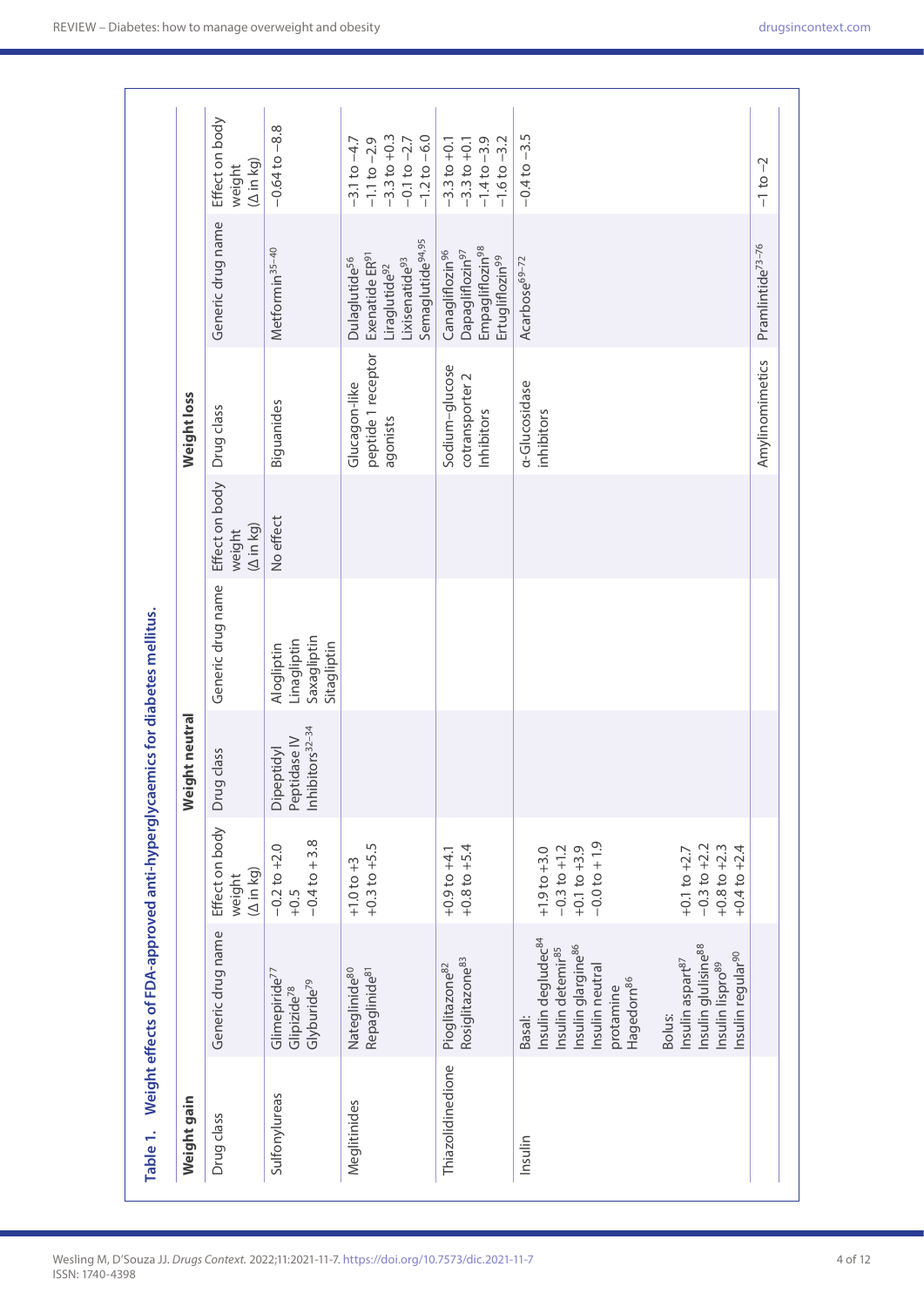lowest WMD at −0.21 kg whilst liraglutide demonstrated the greatest weight change from baseline of −2.51 kg (*p*<0.001). Furthermore, long-acting GLP1 RAs dosed weekly had a greater WMD from baseline at −1.67 kg *versus* −1.32 kg for those agents administered daily. Notably, semaglutide was not included in this evaluation.<sup>44</sup>

Of the available GLP1 RAs, the top three agents demonstrating good efficacy for weight loss as recognized by the American Diabetes Association and European Association for the Study of Diabetes are semaglutide, liraglutide and dulaglutide.<sup>9</sup>

### **Semaglutide**

#### *Oral*

A systematic review assessing the weight loss potential of oral semaglutide across the eight-study PIONEER programme found dose-dependent changes in body weight ranging from −1 to −4.7 kg. Weight loss of oral semaglutide was greater in comparison to empagliflozin 25 mg daily, liraglutide 1.8 mg daily and sitagliptin 100 mg daily.<sup>45</sup> Additionally, after 52 weeks, patients treated with oral semaglutide observed significantly higher proportions of body weight loss of 5% or more *versus* placebo (oral semaglutide: 39.4% with 14 mg/day; 28.1% with 7 mg/day and 17.2% with 3 mg/day compared to 5.2% in the placebo group; *p*<0.001).46

#### *Injectable*

Weekly semaglutide received subcutaneously in patients with obesity and T2DM was evaluated in a post hoc efficacy analysis of the phase III RCTs as part of the SUSTAIN programme. Weight loss was found to be consistent across all BMI subgroups with a potential of 2.5–5.7 kg weight reduction when semaglutide was dosed at 0.5 mg weekly and 2.0–7.9 kg reduction for semaglutide 1 mg weekly, both considered therapeutic doses of the product.<sup>47</sup> In Sustain 10, a trial that compared the efficacy and safety of semaglutide 1 mg weekly to liraglutide 1.2 mg daily in patients with obesity and T2DM found an estimated treatment difference of −3.83 kg (*p*<0.0001) favouring semaglutide at 30 weeks. Statistically significant differences favouring semaglutide 1 mg weekly were also noted in the proportion of patients with weight loss of ≥5% and ≥10%.48

#### **Liraglutide**

Seven phase III RCTs evaluated the potential for weight change with liraglutide in obese patients with liraglutide after 52 weeks. Liraglutide 1.8 mg daily demonstrated a higher potential for weight loss of at least 5% or more (24.4%) and maximum weight reductions of −4.3% compared to active oral anti-hyperglycaemics and exenatide extended release.<sup>49</sup> The weight-loss potential of liraglutide 1.8 mg daily was further evaluated against other active comparators (oral anti-hyperglycaemics, basal insulin or multiple-dose insulin regimens) and consistently resulted in greater body weight reductions (2.8–5 kg) over at least 26 weeks in patients with

T2DM,50–52 and one trial demonstrated 40.4% of patients achieving at least a 5% weight loss after 56 weeks of therapy.<sup>53</sup>

#### **Dulaglutide**

A statistical assessment of six trials evaluating dulaglutide efficacy and safety in patients with obesity and T2DM found dose-dependent weight loss; however, the extent of weight loss varied based on background and/or comparator therapy. Overall, dulaglutide at a dose of 1.5 mg weekly saw a potential weight loss of 0.86–3.18 kg. The weight loss was identified to be at the greatest potential in patients with higher initial BMIs and when added to background metformin, which resulted in 24– 34% of patients losing at least 5% of body weight *versus* those on dulaglutide monotherapy (12–17%) or other background anti-hyperglycaemics (9-18%).<sup>54</sup> The weight-loss potential was further evaluated for dulaglutide when patients were GLP1 RA-naive (-3.2 kg) or those that switched from another GLP1 RA (-1.6 kg). Subgroup evaluation hypothesized the greatest weight reduction in patients with a shorter duration of diabetes mellitus diagnosis and preserved renal function.<sup>55</sup>

In 2020, dulaglutide received FDA approval for expanded dosing of dulaglutide to 4.5 mg weekly. In two expanded dosing trials, there was evidence of additional weight loss potential in patients with obesity and T2DM not controlled on background metformin. Weight reductions for dulaglutide 3 mg weekly ranged from 3.9 to 4 kg (estimated treatment difference was −0.9 to −2.4 kg). Additionally, superior weight loss was demonstrated as early as 12 weeks and sustained to 56 weeks in individuals receiving dulaglutide 4.5 mg weekly. Body weight reductions achieved at this new maximum dose ranged from 4.1 to 4.7 kg (estimated treatment difference −1.6 to  $-2.6$  kg).<sup>56,57</sup>

#### *SGLT2 inhibitors*

In the setting of hyperglycaemia, the SGLT2 receptor found in the proximal convoluted tubule of the kidneys has increased expression. This results in exaggerated glucose reabsorption at the SGLT2 receptor potentiating the hyperglycaemic state. In addition to glycaemic effects, SGLT2 inhibitors reversibly block the SGLT2 receptor, resulting in reduced reabsorption of filtered glucose from the tubular lumen and lowering of the renal threshold for glucose, increasing glucose urinary excretion by ~75 g with an associated energy deficit of ~300 kcal daily, lending to adipose tissue mass reductions.<sup>58</sup> Another proposed mechanism for weight loss with the use of SGLT2 inhibitors is explained by extracellular volume loss due to increased polyuria and osmotic diuretic effects.59

Practice guidelines recognize SGLT2 inhibitors in patients with T2DM and the potential for patients to benefit from weight loss with a recommendation for use in place of or in addition to GLP1 RAs. In a meta-analysis by Cai et al., 51 studies were evaluated to describe weight changes from baseline amongst different SGLT2 inhibitors.<sup>44</sup> The meta-analysis found a total WMD of −2.01 kg (*p*<0.001) amongst SGLT2 inhibitors. Weight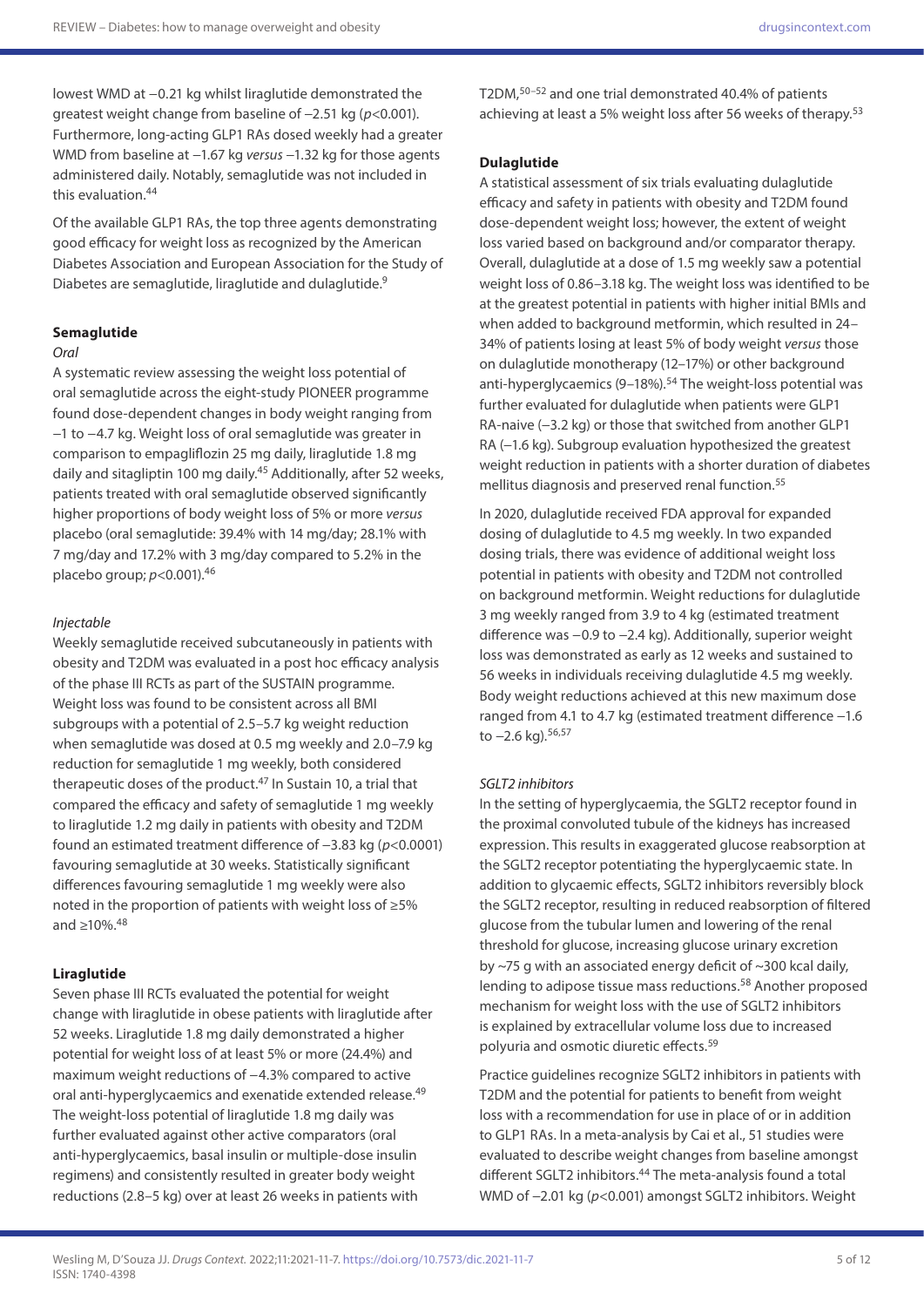loss potential was similar regardless of use as monotherapy or when used as an add-on to other anti-hyperglycaemics. Dapagliflozin had the lowest WMD at −1.92 kg, whilst canagliflozin demonstrated the greatest weight reduction from the baseline of 2.3 kg (*p*<0.001). Ertugliflozin was not included in the analysis.44

Currently, there are four FDA-approved SGLT2 inhibitors; however, canagliflozin, dapagliflozin and empagliflozin have been on the market the longest and have robust evidence available related to weight reductions.

#### **Canagliflozin**

A systematic review and meta-analysis assessing the effect of canagliflozin use on body weight after 12 months of canagliflozin 100 and 300 mg resulted in a weight loss of 3.08% and 3.45%, respectively.<sup>60</sup> Other trials assessing canagliflozin 100 and 300 mg in patients with diabetes found a dosedependent weight loss from baseline to 26 weeks of 1.9 kg and 2.9 kg.<sup>61</sup> This effect was further sustained in the analysis evaluating the effect after 56 weeks.<sup>62</sup> When canagliflozin 100 or 300 mg were added to oral anti-hyperglycaemics, such as metformin or a secretagogue, weight reductions of 2.0–3.6 kg and 3.1–4.4 kg, respectively, were demonstrated over 52 weeks.63,64

#### **Dapagliflozin**

Dapagliflozin 10 mg daily has demonstrated total body weight changes of −2.96 to −3.5 kg over 24 weeks in patients with overweight or obesity and T2DM. In addition to body weight changes, changes in adiposity markers were noted. A waist circumference decrease of 1.52 cm (*p*=0.0143) and a change in body fat mass of −2.22 kg resulted. Bolinder et al. noted in their study that more than 30.5% of patients enrolled achieved a body weight decrease of 5% or greater.<sup>65,66</sup>

#### **Empagliflozin**

A meta-analysis of 10 studies evaluating empagliflozin in patients with T2DM demonstrated a body weight loss of −1.85 kg compared to placebo.67 A randomized controlled trial looked to evaluate the effect of empagliflozin on adiposity indices in patients with T2DM. In addition to finding body weight results up to −1.7 to −1.9 kg, changes in waist circumference of −1.3 cm and percent total body of −0.2 to −0.3% were noted.<sup>68</sup> When evaluating empagliflozin as monotherapy in patients with T2DM, body weight changes of −1.8 to −2.3 kg and −2.0 to −2.6 kg were demonstrated when administering empagliflozin 10 mg daily and 25 mg daily, respectively, *versus* placebo or sitagliptin.69

#### *α-Glucosidase inhibitors*

α-Glucosidase inhibitors (AGIs), such as acarbose, competitively inhibit enteric α-glucosidase delaying the hydrolysis of oligosaccharides and disaccharides to glucose and other monosaccharides at the brush border of the small intestine.

The mechanism induces a prolonged absorption of carbohydrates resulting in a dose-dependent reduction in postprandial serum insulin. This insulin-sparing mechanism, along with improved insulin sensitivity with long-term use of AGIs, supports body weight reductions seen in clinical trials.70–72

As demonstrated with other anti-hyperglycaemics that offer weight-loss potential, clinical evidence regarding the weight reductions with acarbose suggests variability dependent on the comparator group and underlying concomitant medication use. A study that evaluated acarbose use in a patient population with T2DM and limited changes to lifestyle demonstrated a 0.46 kg loss after 12 months.<sup>70</sup> A median weight reduction of 3.5 kg was achieved when acarbose 100 mg three times daily was added to a sulfonylurea in a group of patients with T2DM.<sup>71</sup> When weight loss efficacy was compared between acarbose and DPP-IV inhibitors in a meta-analysis of randomized controlled trials, acarbose demonstrated superiority (*p*<0.05). There was a mean difference of −1.23 kg favouring acarbose.72 A pooled study of post-marketing surveillance studies from around the world found an absolute reduction in body weight of −1.16±2.57 kg (−0.98±2.11 kg in patients with overweight and −1.67±3.02 kg in patients with obesity). Overall, 6.68% and 9.98% of patients with overweight and obesity, respectively, achieved a body weight reduction of at least 5% over the 3-month study period.73

#### *Amylinomimetics*

Pramlintide, a synthetic analogue of human amylin, functions to mimic the function of the 37-amino acid neuroendocrine peptide hormone and acts on the hindbrain at the amylin receptor to reduce postprandial hyperglycaemia. This antihyperglycaemic mechanism is facilitated through reduction in glucagon release, delayed gastric emptying and centrally mediated appetite suppression. Consequently, pramlintide has demonstrated a decrease in food intake and body weight both in animal and human studies.

In two studies in patients with overweight and type 1 diabetes mellitus, the addition of pramlintide to insulin therapies significantly reduced body weight (−0.5 kg in both studies) in comparison to placebo, where weight gain was seen over 52 weeks. The nadir for weight loss with the add-on of pramlintide was −1 and −1.3 kg, respectively.<sup>74,75</sup> In a patient population with obesity and concomitant T2DM treated with pramlintide 120 μg once daily via subcutaneous route saw a mean weight loss of −1.6 kg over 16 weeks. This was in comparison to a placebo group, which gained on average 0.7 kg (*p*<0.001). Overall, 68% of study participants in the pramlintide group had some degree of weight loss.<sup>76</sup> Another pooled post hoc analysis of two RCTs assessed body weight reductions in an insulin-treated patient population with add-on pramlintide *versus* placebo. Patients in the pramlintide group had a mean body weight reduction of 1.8 kg *versus* 0.14 kg in the placebo group (*p*<0.0001). The pramlintide group was more likely to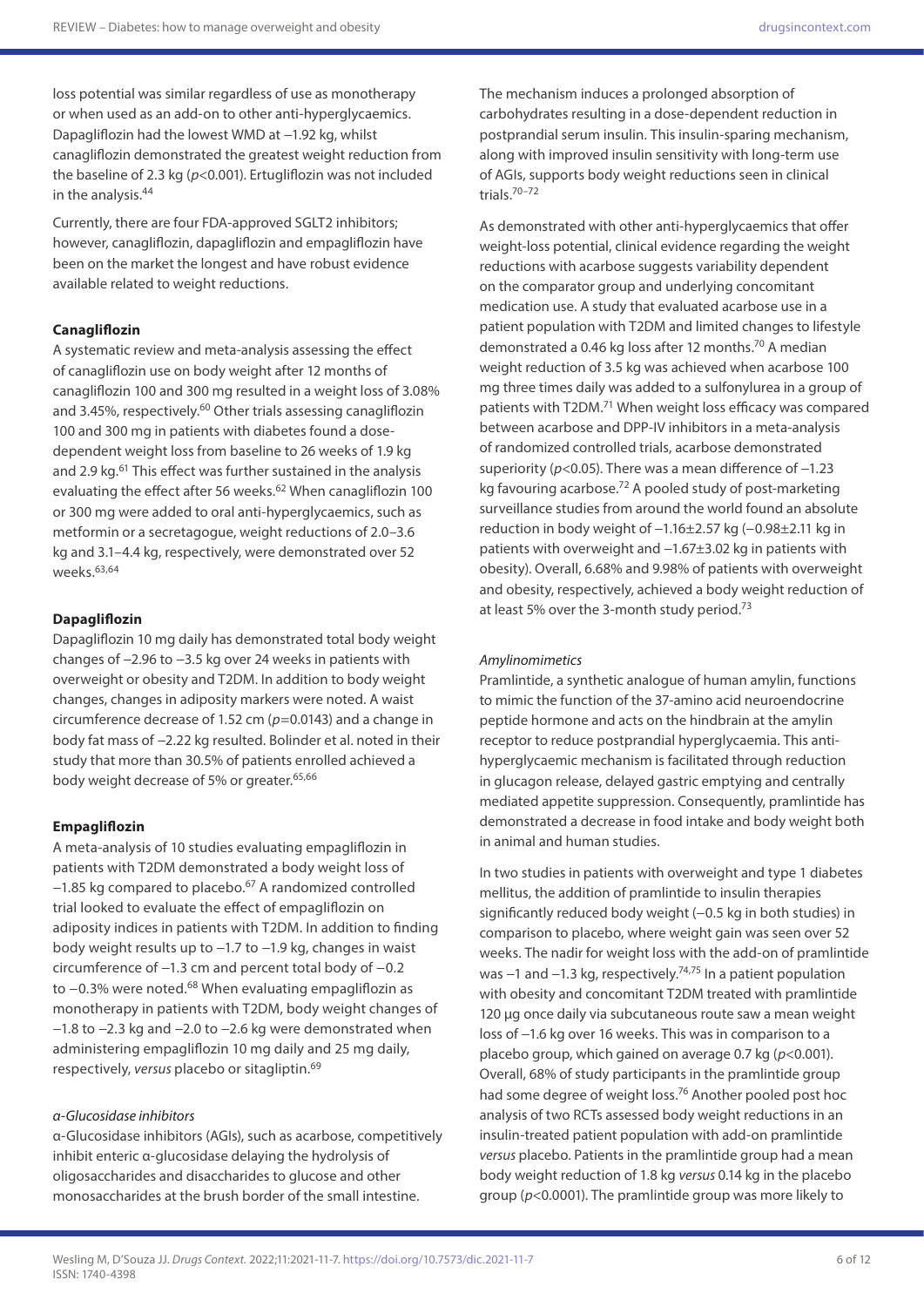experience ≥5% body weight reduction than with placebo  $(p=0.0005)$ <sup>77</sup>

## Clinical application

Clinical guidelines and trial evidence have emphasized the role of managing excess weight as described by classifications of overweight or obesity to be an area of focus for patients with diabetes. The benefits of weight loss in this patient population have demonstrated improved glycaemic control and reduced anti-hyperglycaemic needs. In addition, deliberate weight loss in patients with obesity and T2DM has been associated with a risk reduction of cardiovascular disease outcomes and all-cause mortality with effect sizes dependent on the percentage of weight reduction. Selecting anti-hyperglycaemic agents, for example, GLP1 RA and SGLT2 inhibitors, that avoid the potential adverse effects of weight gain, for example,

sulfonylureas, are preferred when determining the best agent to treat hyperglycaemia in patients with T2DM.

# **Conclusion**

Clinical guidelines have supported the selection of anti-hyperglycaemics that may also be leveraged to contribute to weight management in patients with overweight or obesity and with diabetes. As demonstrated in the clinical evidence, agents with the greatest weight loss potential include those in the GLP1 RA, SGLT2 inhibitor, biguanide, AGI and amylinomimetic drug classes. In addition to lifestyle modifications with diet and physical activity, the preference for anti-hyperglycaemic agents that not only support the achievement of glycaemic targets but also weight-loss goals should be considered in the clinical decision-making process of an individual patient.

# **Key practice points**

- Obesity is a chronic disease with increasing prevalence worldwide.
- Additional weight gain in patients with prediabetes or type 2 diabetes mellitus (T2DM) can lead to adverse consequences.
- Weight loss or the prevention of weight gain is an important goal in the management of patients with prediabetes or T2DM.
- Selection of therapy to treat T2DM should consider the use of medications that have a favourable cardiovascular profile and a beneficial, or at least neutral, effect on weight.

**Contributions:** All authors contributed equally to the preparation of this manuscript. All named authors meet the International Committee of Medical Journal Editors (ICMJE) criteria for authorship for this article, take responsibility for the integrity of the work as a whole and have given their approval for this version to be published.

**Disclosure and potential conflicts of interest:** The authors declare that they have no conflicts of interest relevant to this manuscript. The International Committee of Medical Journal Editors (ICMJE) Potential Conflicts of Interests form for the authors is available for download at: <https://www.drugsincontext.com/wp-content/uploads/2022/05/dic.2021-11-7-COI.pdf>

#### **Acknowledgements:** None.

**Funding declaration:** There was no funding associated with the preparation of this article.

**Copyright:** Copyright © 2022 Wesling M, D'Souza JJ. Published by *Drugs in Context* under Creative Commons License Deed CC BY NC ND 4.0, which allows anyone to copy, distribute and transmit the article provided it is properly attributed in the manner specified below. No commercial use without permission.

**Correct attribution:** Copyright © 2022 Wesling M, D'Souza JJ.<https://doi.org/10.7573/dic.2021-11-7>. Published by *Drugs in Context* under Creative Commons License Deed CC BY NC ND 4.0.

**Article URL:** <https://www.drugsincontext.com/diabetes-how-to-manage-overweight-and-obesity-in-type-2-diabetes-mellitus>

**Correspondence:** Jennifer J D'Souza, Midwestern University, 555 31st Street, Downers Grove, IL 60515 USA. Email: [jdsouz@midwestern.edu](mailto:jdsouz@midwestern.edu)

**Provenance:** Invited; externally peer reviewed.

**Submitted:** 19 November 2021; **Accepted:** 28 March 2022; **Publication date:** 14 June 2022.

*Drugs in Context* is published by BioExcel Publishing Ltd. Registered office: Plaza Building, Lee High Road, London, England, SE13 5PT.

BioExcel Publishing Limited is registered in England Number 10038393. VAT GB 252 7720 07.

For all manuscript and submissions enquiries, contact the Editorial office [editorial@drugsincontext.com](mailto:editorial@drugsincontext.com)

For all permissions, rights and reprints, contact David Hughes [david.hughes@bioexcelpublishing.com](mailto:david.hughes@bioexcelpublishing.com)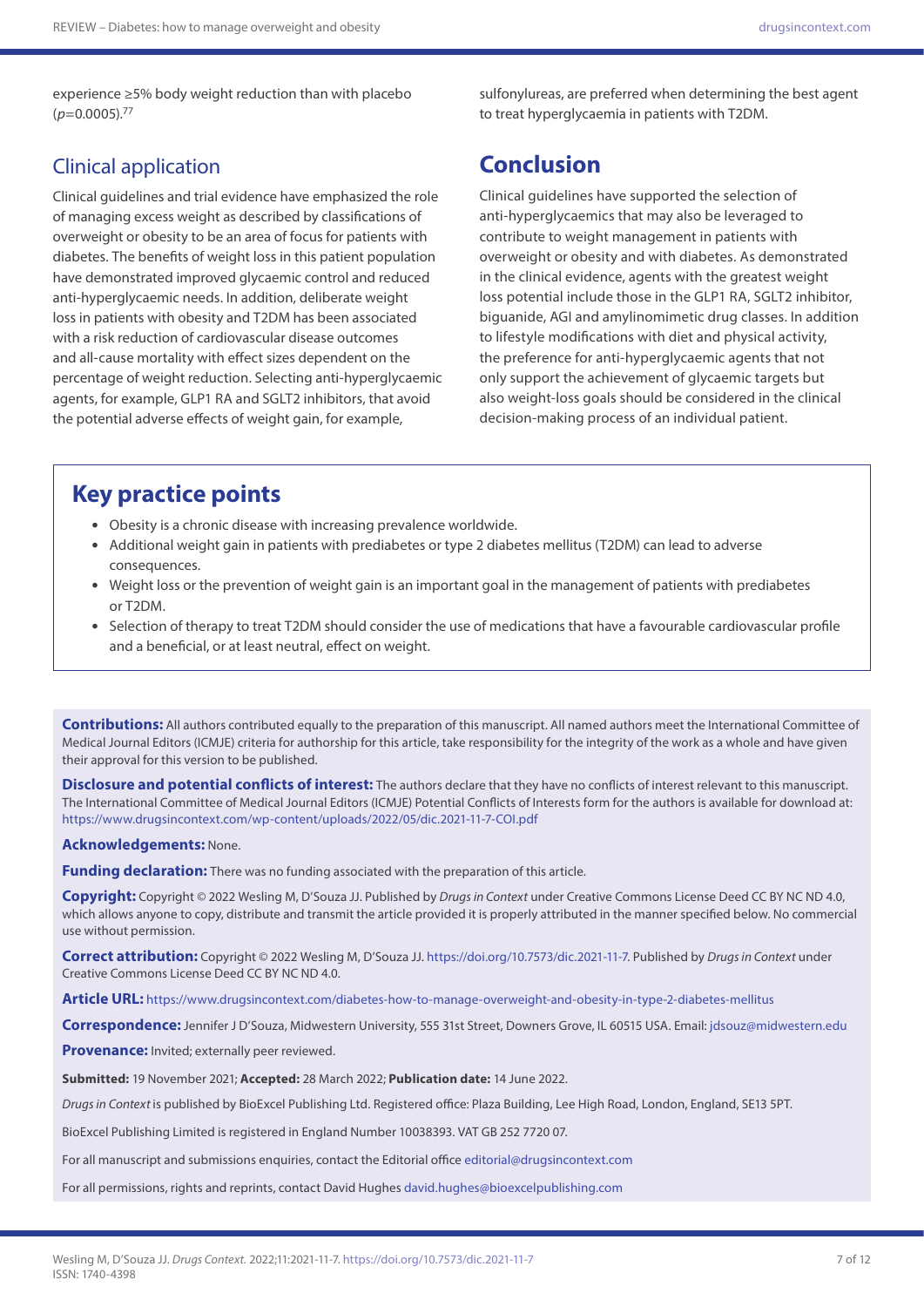# **References**

- 1. World Health Organization. Fact sheet/obesity and overweight 2021. [https://www.who.int/en/news-room/fact-sheets/detail/obesity-and-overweight.](https://www.who.int/en/news-room/fact-sheets/detail/obesity-and-overweight) Accessed November 15, 2021.
- 2. Scheen AJ, Van Gaal LF. Combating the dual burden: therapeutic targeting of common pathways in obesity and type 2 diabetes. *Lancet Diabetes Endocrinol.* 2014;2:911–922. [https://doi.org/10.1016/S2213-8587\(14\)70004-X](https://doi.org/10.1016/S2213-8587(14)70004-X)
- 3. Wing RR, Lang W, Wadden TA, et al. Benefits of modest weight loss in improving cardiovascular risk factors in overweight and obese individuals with type 2 diabetes. *Diabetes Care.* 2011;34:1481–1486.<https://doi.org/10.2337/dc10-2415>
- 4. Knowler WC, Barrett-Connor E, Fowler SE, et al. Reduction in the incidence of type 2 diabetes with lifestyle intervention or metformin. *N Engl J Med*. 2002;346(6):393–403. <https://doi.org/10.1056/NEJMoa012512>
- 5. Garvey WT, Ryan DH, Henry R, et al. Prevention of type 2 diabetes in subjects with prediabetes and metabolic syndrome treated with phentermine and topiramate extended release. *Diabetes Care*. 2014;37(4):912–921. <https://doi.org/10.2337/dc13-1518>
- 6. UKPDS Group. UK Prospective Diabetes Study 7: response of fasting plasma glucose to diet therapy in newly presenting type II diabetic patients. *Metabolism*. 1990;39:905–912.
- 7. Goldstein DJ. Beneficial health effects of modest weight loss. *Int J Obes Relat Metab Disord*. 1992;16(6):397–415.
- 8. ADA's Standards of Medical Care in Diabetes. *Clin Diabetes*. 2021;39(1):128.<https://doi.org/10.2337/cd21-pe01>
- 9. Davies MJ, D'Alessio DA, Fradkin J, et al. Management of hyperglycemia in type 2 diabetes, 2018. A consensus report by the American Diabetes Association (ADA) and the European Association for the Study of Diabetes (EASD). *Diabetes Care.*  2018;41(12):2669–2701.<https://doi.org/10.2337/dci18-0033>
- 10. Eckel RH, Kahn SE, Ferrannini E, et al. Obesity and type 2 diabetes: what can be unified and what needs to be individualized? *Diabetes Care.* 2011;34:1424–1430. <https://doi.org/10.2337/dc11-0447>
- 11. Sattar N, Gill JM. Type 2 diabetes as a disease of ectopic fat? *BMC Med.* 2014;12:123.<https://doi.org/10.1186/s12916-014-0123-4>
- 12. InterAct Consortium. Long-term risk of incident type 2 diabetes and measures of overall and regional obesity: the EPIC-InterAct case-cohort study. *PLoS Med.* 2012;9:e1001230. <https://doi.org/10.1371/journal.pmed.1001230>
- 13. Hill JO, Galloway JM, Goley A, et al. Scientific statement: socioecological determinants of prediabetes and type 2 diabetes. *Diabetes Care*. 2013;36(8):2430–2439. <https://doi.org/10.2337/dc13-1161>
- 14. Look AHEAD Research Group, Pi-Sunyer X, Blackburn G, et al. Reduction in weight and cardiovascular disease risk factors in individuals with type 2 diabetes: one-year results of the look AHEAD trial. *Diabetes Care*. 2007;30(6):1374–1383. <https://doi.org/10.2337/dc07-0048>
- 15. Diabetes Prevention Program (DPP) Research Group. The Diabetes Prevention Program (DPP): description of lifestyle intervention. *Diabetes Care*. 2002;25(12):2165–2171. <https://doi.org/10.2337/diacare.25.12.2165>
- 16. Garber AJ, Abrahamson MJ, Barzilay JI, et al. Consensus statement by The American Association of Clinical Endocrinologists and American College of Endocrinology on the comprehensive type 2 diabetes management algorithm—2018 executive summary. *Endocr Pract.* 2018;24:91–120. <https://doi.org/10.4158/CS-2017-0153>
- 17. Colberg SR, Sigal RJ, Yardley JE, et al. Physical activity/exercise and diabetes: a position statement of the American Diabetes Association. *Diabetes Care*. 2016;39(11):2065–2079. <https://doi.org/10.2337/dc16-1728>
- 18. Provilus A, Abdallah M, McFarlane SI. Weight gain associated with antidiabetic medications. *Therapy.* 2011;8(2):113–120.
- 19. Hermansen K, Mortensen LS. Bodyweight changes associated with antihyperglycaemic agents in type 2 diabetes mellitus. *Drug Saf*. 2007;30(12):1127–1142. <https://doi.org/10.2165/00002018-200730120-00005>
- 20. Sherifali D, Nerenberg K, Pullenayegum E, Cheng JE, Gerstein HC. The effect of oral antidiabetic agents on A1C levels: a systematic review and meta-analysis. *Diabetes Care.* 2010;33:1859–1864. <https://doi.org/10.2337/dc09-1727>
- 21. Phung OJ, Scholle JM, Talwar M, Coleman CI. Effect of noninsulin antidiabetic drugs added to metformin therapy on glycemic control, weight gain, and hypoglycemia in type 2 diabetes. *JAMA.* 2010;303:1410–1418.<https://doi.org/10.1001/jama.2010.405>
- 22. Hirst JA, Farmer AJ, Dyar A, Lung TW, Stevens RJ. Estimating the effect of sulfonylurea on HbA1c in diabetes: a systematic review and meta-analysis. *Diabetologia.* 2013;56:973–984. <https://doi.org/10.1007/s00125-013-2856-6>
- 23. Pioglitazone. IBM Micromedex® DRUGDEX® (electronic version). IBM Watson Health, Greenwood Village, Colorado, USA. <https://www.micromedexsolutions.com>/. Accessed November 19, 2021.
- 24. McIntosh B, Cameron C, Singh SR, Yu C, Dolovich L, Houlden R. Choice of therapy in patients with type 2 diabetes inadequately controlled with metformin and a sulphonylurea: a systematic review and mixed-treatment comparison meta-analysis. *Open Med*. 2012;6(2):e62–e74.
- 25. Fonseca V. Effect of thiazolidinediones on body weight in patients with diabetes mellitus. *Am J Med*. 2003;115(Suppl. 8A):42S-48S. <https://doi.org/10.1016/j.amjmed.2003.09.005>
- 26. Apovian CM, Okemah J, O'Neil PM. Body weight considerations in the management of type 2 diabetes. *Adv Ther*. 2019;36(1): 44–58. <https://doi.org/10.1007/s12325-018-0824-8>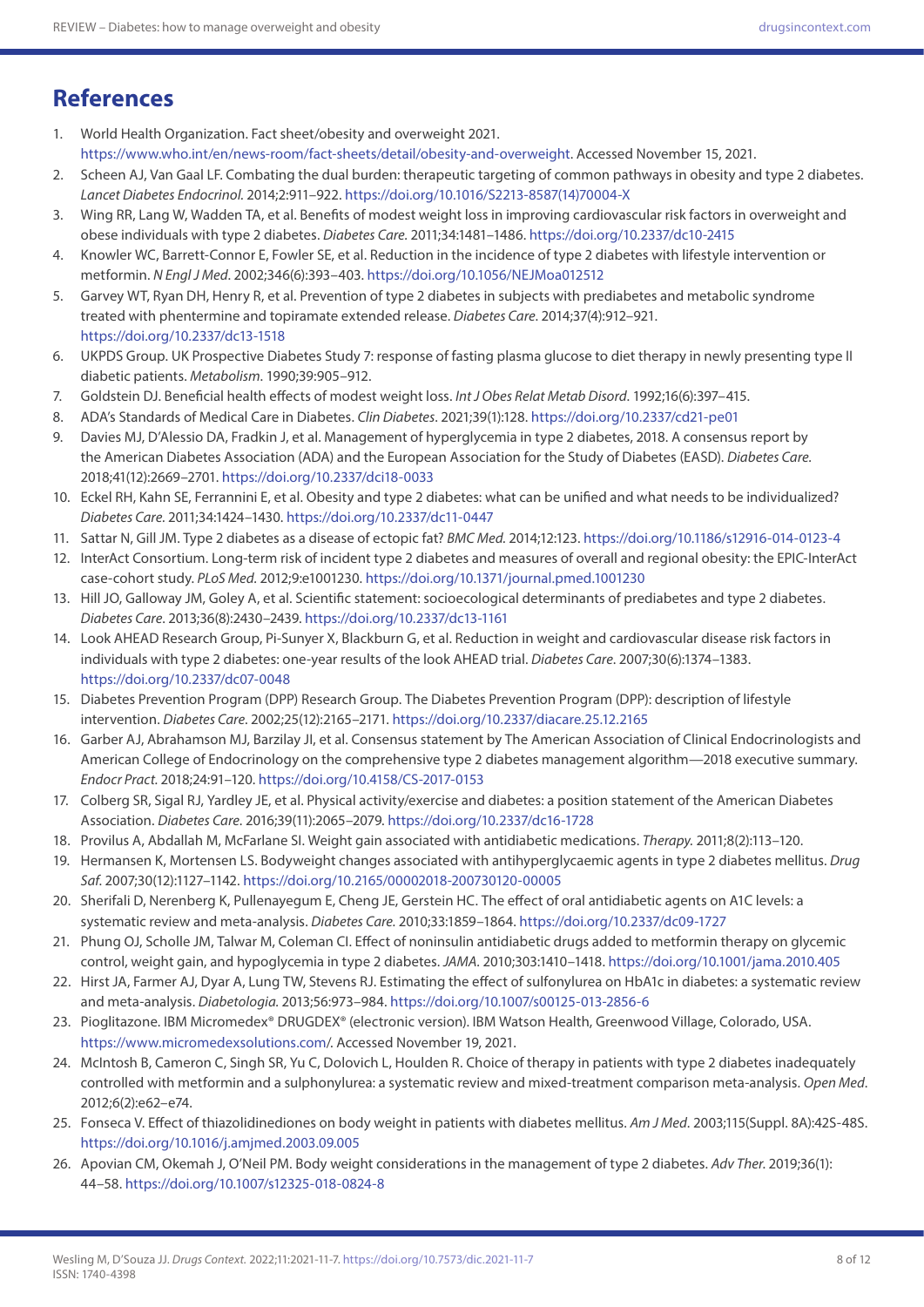- 27. Gross JL, Kramer CK, Leitão CB, et al. Effect of antihyperglycemic agents added to metformin and a sulfonylurea on glycemic control and weight gain in type 2 diabetes: a network meta-analysis. *Ann Intern Med.* 2011;154:672–679. <https://doi.org/10.7326/0003-4819-154-10-201105170-00007>
- 28. McIntosh B, Cameron C, Singh SR, et al. Second-line therapy in patients with type 2 diabetes inadequately controlled with metformin monotherapy: a systematic review and mixed-treatment comparison meta-analysis. *Open Med*. 2011;5(1):e35–e48. <https://www.ncbi.nlm.nih.gov/pmc/articles/PMC3205809/pdf/OpenMed-05-e35.pdf>. Accessed November 16, 2021.
- 29. Brown A, Guess N, Dornhorst A, et al. Insulin associated weight gain in obese type 2 diabetes mellitus patients: what can be done. *Diabetes Obes Metab*. 2017;19(12):1655–1668.<https://doi.org/10.1111/dom.13009>
- 30. Lozano-Ortega G, Goring S, Bennett HA, et al. Network meta-analysis of treatments for type 2 diabetes mellitus following failure with metformin plus sulfonylurea. *Curr Med Res Opin.* 2016;32:807–816.<https://doi.org/10.1185/03007995.2015.1135110>
- 31. Giugliano D, Maiorino MI, Bellastella G, Chiodini P, Ceriello A, Esposito K. Efficacy of insulin analogs in achieving the hemoglobin A1c target of<7% in type 2 diabetes: meta-analysis of randomized controlled trials. *Diabetes Care.* 2011;34:510–517. <https://doi.org/10.2337/dc10-1710>
- 32. Amori RE, Lau J, Pittas AG. Efficacy and safety of incretin therapy in type 2 diabetes: systematic review and meta-analysis. *JAMA.* 2007;298(2):194–206.<https://doi.org/10.1001/jama.298.2.194>
- 33. Wu D, Li L, Liu C. Efficacy and safety of dipeptidyl peptidase-4 inhibitors and metformin as initial combination therapy and as monotherapy in patients with type 2 diabetes mellitus: a meta-analysis. *Diabetes Obes Metab*. 2014;16(1):30–37. <https://doi.org/10.1111/dom.12174>
- 34. Fakhoury WK, Lereun C, Wright D. A meta-analysis of placebo-controlled clinical trials assessing the efficacy and safety of incretin-based medications in patients with type 2 diabetes. *Pharmacology*. 2010;86(1):44–57. <https://doi.org/10.1159/000314690>
- 35. Golay A. Metformin and body weight. *Int J Obes*. 2008;32(1):61–72.<https://doi.org/10.1038/sj.ijo.0803695>
- 36. Lee A, Morley JE. Metformin decreases food consumption and induces weight loss in subjects with obesity with type II noninsulin-dependent diabetes. *Obes Res*. 1998;6(1):47–53. <https://doi.org/10.1002/j.1550-8528.1998.tb00314.x>
- 37. Yerevanian A, Soukas AA. Metformin: mechanisms in human obesity and weight loss. *Curr Obes Rep*. 2019;8(2):156–164. <https://doi.org/10.1007/s13679-019-00335-3>
- 38. UKPDS Group. Effect of intensive blood-glucose control with metformin on complications in overweight patients with type 2 diabetes (UKPDS 34). *Lancet.*1998;352(9131):854–865. [https://doi.org/10.1016/S0140-6736\(98\)07037-8](https://doi.org/10.1016/S0140-6736(98)07037-8)
- 39. Hermann LS, Scherstén B, Bitzén PO, Kjellström T, Lindgärde F, Melander A. Therapeutic comparison of metformin and sulfonylurea, alone and in various combinations. A double-blind controlled study. *Diabetes Care*. 1994;17(10):1100–1109. <https://doi.org/10.2337/diacare.17.10.1100>
- 40. DeFronzo RA, Goodman AM. Efficacy of metformin in patients with non-insulin-dependent diabetes mellitus. The Multicenter Metformin Study Group. *N Engl J Med*. 1995;333(9):541–549. <https://doi.org/10.1056/NEJM199508313330902>
- 41. Wang H, Ni Y, Yang S, Li H, Li X, Feng B. The effects of gliclazide, metformin, and acarbose on body composition in patients with newly diagnosed type 2 diabetes mellitus. *Curr Ther Res Clin Exp*. 2013;75:88–92. <https://doi.org/10.1016/j.curtheres.2013.10.002>
- 42. Shah M, Vella A. Effects of GLP-1 on appetite and weight. *Rev Endocr Metab Disord*. 2014;15(3):181–187. <https://doi.org/10.1007/s11154-014-9289-5>
- 43. Cai X, Ji L, Chen Y, et al. Comparisons of weight changes between sodium-glucose cotransporter 2 inhibitors treatment and glucagon-like peptide-1 analogs treatment in type 2 diabetes patients: a meta-analysis. *J Diabetes Investig*. 2017;8(4):510–517. <https://doi.org/10.1111/jdi.12625>
- 44. Cowart K. Oral Semaglutide: first-in-class oral GLP-1 receptor agonist for the treatment of type 2 diabetes mellitus. *Ann Pharmacother*. 2020;54(5):478–485. <https://doi.org/10.1177/1060028019889064>
- 45. Zinman B, Aroda VR, Buse JB, et al. Efficacy, safety, and tolerability of oral Semaglutide versus placebo added to insulin with or without metformin in patients with type 2 diabetes: the PIONEER 8 trial. *Diabetes Care*. 2019;42(12):2262–2271. <https://doi.org/10.2337/dc19-0898>
- 46. Ahrén B, Atkin SL, Charpentier G, et al. Semaglutide induces weight loss in subjects with type 2 diabetes regardless of baseline BMI or gastrointestinal adverse events in the SUSTAIN 1 to 5 trials. *Diabetes Obes Metab*. 2018;20(9):2210–2219. <https://doi.org/10.1111/dom.13353>
- 47. Capehorn MS, Catarig AM, Furberg JK, et al. Efficacy and safety of once-weekly semaglutide 1.0mg vs once-daily liraglutide 1.2mg as add-on to 1-3 oral antidiabetic drugs in subjects with type 2 diabetes (SUSTAIN 10). *Diabetes Metab*. 2020;46(2):100–109. <https://doi.org/10.1016/j.diabet.2019.101117>
- 48. Niswender K, Pi-Sunyer X, Buse J, et al. Weight change with liraglutide and comparator therapies: an analysis of seven phase 3 trials from the liraglutide diabetes development programme. *Diabetes Obes Metab*. 2013;15(1):42–54. <https://doi.org/10.1111/j.1463-1326.2012.01673.x>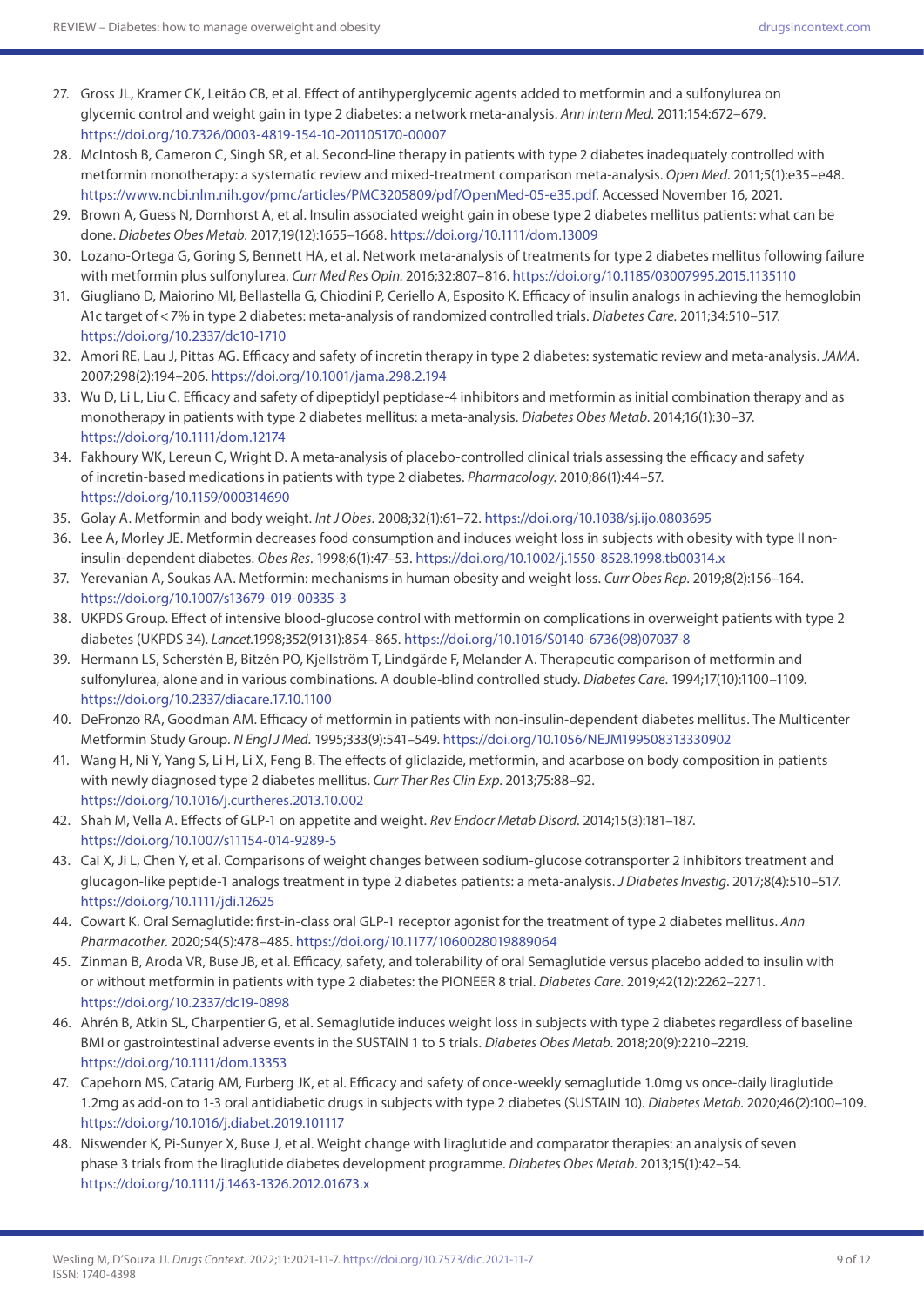- 49. Pratley R, Nauck M, Bailey T, et al. One year of liraglutide treatment offers sustained and more effective glycaemic control and weight reduction compared with sitagliptin, both in combination with metformin, in patients with type 2 diabetes: a randomised, parallel-group, open-label trial. *Int J Clin Pract*. 2011;65(4):397–407. <https://doi.org/10.1111/j.1742-1241.2011.02656.x>
- 50. Mathieu C, Rodbard HW, Cariou B, et al. A comparison of adding liraglutide versus a single daily dose of insulin aspart to insulin degludec in subjects with type 2 diabetes (BEGIN: VICTOZA ADD-ON). *Diabetes Obes Metab*. 2014;16(7):636–644. <https://doi.org/10.1111/dom.12262>
- 51. Rosenstock J, Rodbard HW, Bain SC, et al. One-year sustained glycemic control and weight reduction in type 2 diabetes after addition of liraglutide to metformin followed by insulin detemir according to HbA1c target. *J Diabetes Complications*. 2013;27(5):492–500.<https://doi.org/10.1016/j.jdiacomp.2013.04.008>
- 52. Davies MJ, Bergenstal R, Bode B, et al. Efficacy of Liraglutide for weight loss among patients with type 2 diabetes: the SCALE diabetes randomized clinical trial. *JAMA*. 2015;314(7):687–699.<https://doi.org/10.1001/jama.2015.9676>
- 53. Umpierrez GE, Pantalone KM, Kwan AY, Zimmermann AG, Zhang N, Fernández Landó L. Relationship between weight change and glycaemic control in patients with type 2 diabetes receiving once-weekly dulaglutide treatment. *Diabetes Obes Metab*. 2016;18(6):615–622.<https://doi.org/10.1111/dom.12660>
- 54. Morieri ML, Frison V, Rigato M, et al. Effectiveness of Dulaglutide in the real world and in special populations of type 2 diabetic patients. *J Clin Endocrinol Metab*. 2020;105(7):dgaa204.<https://doi.org/10.1210/clinem/dgaa204>
- 55. Frias JP, Wynne AG, Matyjaszek-Matuszek B, et al. Efficacy and safety of an expanded dulaglutide dose range: a phase 2, placebo-controlled trial in patients with type 2 diabetes using metformin. *Diabetes Obes Metab*. 2019;21(9):2048–2057. <https://doi.org/10.1111/dom.13764>
- 56. Frias JP, Bonora E, Nevarez Ruiz L, et al. Efficacy and safety of Dulaglutide 3.0 mg and 4.5 mg versus Dulaglutide 1.5 mg in metformin-treated patients with type 2 diabetes in a randomized controlled trial (AWARD-11). *Diabetes Care*. 2021;44(3):765–773. <https://doi.org/10.2337/dc20-1473>
- 57. Brown E, Wilding JPH, Barber TM, Alam U, Cuthbertson DJ. Weight loss variability with SGLT2 inhibitors and GLP-1 receptor agonists in type 2 diabetes mellitus and obesity: mechanistic possibilities. *Obes Rev*. 2019;20(6):816–828. <https://doi.org/10.1111/obr.12841>
- 58. Schork A, Saynisch J, Vosseler A, et al. Effect of SGLT2 inhibitors on body composition, fluid status and renin-angiotensinaldosterone system in type 2 diabetes: a prospective study using bioimpedance spectroscopy. *Cardiovasc Diabetol*. 2019;18(1):46. <https://doi.org/10.1186/s12933-019-0852-y>
- 59. Khan MS, Usman MS, Siddiqi TJ, Memon MM, Shah SJ, Khan SS. Effect of canagliflozin use on body weight and blood pressure at one-year follow-up: a systematic review and meta-analysis. *Eur J Prev Cardiol*. 2019;26(15):1680–1682. <https://doi.org/10.1177/2047487319829940>
- 60. Stenlöf K, Cefalu WT, Kim KA, et al. Efficacy and safety of canagliflozin monotherapy in subjects with type 2 diabetes mellitus inadequately controlled with diet and exercise. *Diabetes Obes Metab*. 2013;15(4):372–382. <https://doi.org/10.1111/dom.12054>
- 61. Stenlöf K, Cefalu WT, Kim KA, et al. Long-term efficacy and safety of canagliflozin monotherapy in patients with type 2 diabetes inadequately controlled with diet and exercise: findings from the 52-week CANTATA-M study. *Curr Med Res Opin*. 2014;30(2): 163–175. <https://doi.org/10.1185/03007995.2013.850066>
- 62. Leiter LA, Yoon KH, Arias P, et al. Canagliflozin provides durable glycemic improvements and body weight reduction over 104 weeks versus glimepiride in patients with type 2 diabetes on metformin: a randomized, double-blind, phase 3 study. *Diabetes Care*. 2015;38(3):355–364. <https://doi.org/10.2337/dc13-2762>
- 63. Wilding JP, Charpentier G, Hollander P, et al. Efficacy and safety of canagliflozin in patients with type 2 diabetes mellitus inadequately controlled with metformin and sulphonylurea: a randomised trial. *Int J Clin Pract*. 2013;67(12):1267–1282. <https://doi.org/10.1111/ijcp.12322>
- 64. Iacobellis G, Gra-Menendez S. Effects of dapagliflozin on epicardial fat thickness in patients with type 2 diabetes and obesity. *Obesity*. 2020;28(6):1068–1074.<https://doi.org/10.1002/oby.22798>
- 65. Bolinder J, Ljunggren Ö, Kullberg J, et al. Effects of dapagliflozin on body weight, total fat mass, and regional adipose tissue distribution in patients with type 2 diabetes mellitus with inadequate glycemic control on metformin. *J Clin Endocrinol Metab*. 2012;97(3):1020–1031. <https://doi.org/10.1210/jc.2011-2260>
- 66. Liakos A, Karagiannis T, Athanasiadou E, et al. Efficacy and safety of empagliflozin for type 2 diabetes: a systematic review and meta-analysis. *Diabetes Obes Metab*. 2014;16(10):984–993. <https://doi.org/10.1111/dom.12307>
- 67. Neeland IJ, McGuire DK, Chilton R, et al. Empagliflozin reduces body weight and indices of adipose distribution in patients with type 2 diabetes mellitus. *Diab Vasc Dis Res*. 2016;13(2):119–126. <https://doi.org/10.1177/1479164115616901>
- 68. Roden M, Merker L, Christiansen AV, et al. Safety, tolerability and effects on cardiometabolic risk factors of empagliflozin monotherapy in drug-naïve patients with type 2 diabetes: a double-blind extension of a Phase III randomized controlled trial. *Cardiovasc Diabetol*. 2015;14:154.<https://doi.org/10.1186/s12933-015-0314-0>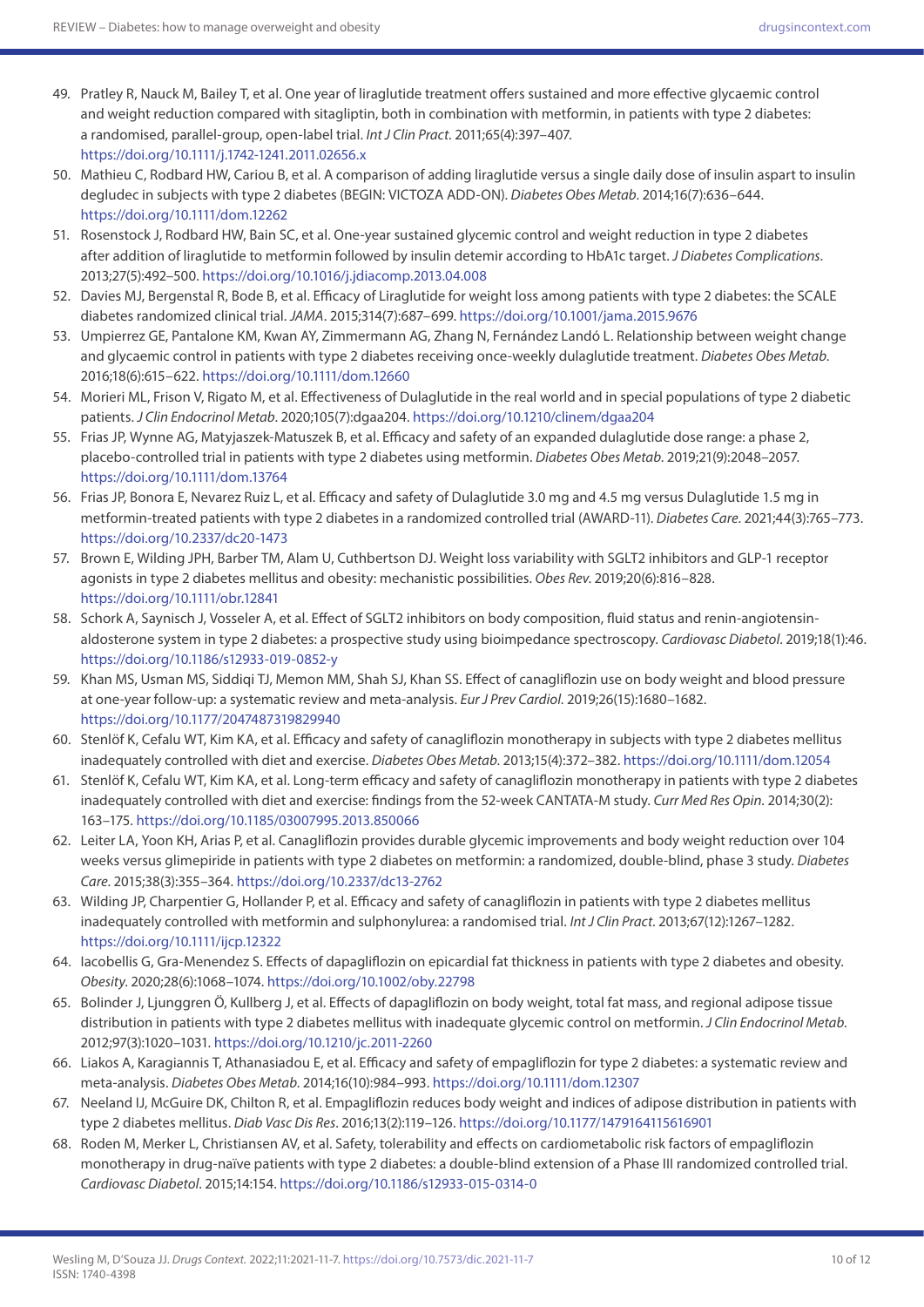- 69. Wolever TM, Chiasson JL, Josse RG, et al. Small weight loss on long-term acarbose therapy with no change in dietary pattern or nutrient intake of individuals with non-insulin-dependent diabetes. *Int J Obes Relat Metab Disord*. 1997;21(9):756–763. <https://doi.org/10.1038/sj.ijo.0800468>
- 70. Willms B, Ruge D. Comparison of acarbose and metformin in patients with Type 2 diabetes mellitus insufficiently controlled with diet and sulphonylureas: a randomized, placebo-controlled study. *Diabet Med*. 1999;16(9):755–761. <https://doi.org/10.1046/j.1464-5491.1999.00149.x>
- 71. Zhang F, Xu S, Tang L, Pan X, Tong N. Acarbose with comparable glucose-lowering but superior weight-loss efficacy to dipeptidyl peptidase-4 inhibitors: a systematic review and network meta-analysis of randomized controlled trials. *Front Endocrinol*. 2020;11:288. <https://doi.org/10.3389/fendo.2020.00288>
- 72. Schnell O, Weng J, Sheu WH, et al. Acarbose reduces body weight irrespective of glycemic control in patients with diabetes: results of a worldwide, non-interventional, observational study data pool. *J Diabetes Complications*. 2016;30(4):628–637. <https://doi.org/10.1016/j.jdiacomp.2016.01.023>
- 73. Whitehouse F, Kruger DF, Fineman M, et al. A randomized study and open-label extension evaluating the long-term efficacy of pramlintide as an adjunct to insulin therapy in type 1 diabetes. *Diabetes Care*. 2002;25(4):724–730. <https://doi.org/10.2337/diacare.25.4.724>
- 74. Ratner RE, Dickey R, Fineman M, et al. Amylin replacement with pramlintide as an adjunct to insulin therapy improves long-term glycaemic and weight control in Type 1 diabetes mellitus: a 1-year, randomized controlled trial. *Diabet Med*. 2004;21(11): 1204–1212.<https://doi.org/10.1111/j.1464-5491.2004.01319.x>
- 75. Riddle M, Frias J, Zhang B, et al. Pramlintide improved glycemic control and reduced weight in patients with type 2 diabetes using basal insulin. *Diabetes Care*. 2007;30(11):2794–2799. <https://doi.org/10.2337/dc07-0589>
- 76. Hollander P, Maggs DG, Ruggles JA, et al. Effect of pramlintide on weight in overweight and obese insulin-treated type 2 diabetes patients. *Obes Res*. 2004;12(4):661–668.<https://doi.org/10.1038/oby.2004.76>
- 77. Amaryl (glimepiride). Package insert. Sanofi-Aventis; 2013.
- 78. Basu A, Jensen MD, McCann F, Mukhopadhyay D, Joyner MJ, Rizza RA. Effects of pioglitazone versus glipizide on body fat distribution, body water content, and hemodynamics in type 2 diabetes. *Diabetes Care*. 2006;29(3):510–514. <https://doi.org/10.2337/diacare.29.03.06.dc05-2004>
- 79. Gangji AS, Cukierman T, Gerstein HC, Goldsmith CH, Clase CM. A systematic review and meta-analysis of hypoglycemia and cardiovascular events: a comparison of glyburide with other secretagogues and with insulin. *Diabetes Care*. 2007;30(2):389–394. <https://doi.org/10.2337/dc06-1789>
- 80. Starlix (nateglinide). Package insert. Novartis Pharmaceuticals Corporation; 2017. [https://www.accessdata.fda.gov/drugsatfda\\_docs/label/2017/021204s015lbl.pdf](https://www.accessdata.fda.gov/drugsatfda_docs/label/2017/021204s015lbl.pdf). Accessed May 3, 2022.
- 81. Prandin (repaglinide). Package insert. Novo Nordisk A/S; 2008. [https://www.accessdata.fda.gov/drugsatfda\\_docs/label/2009/020741s035lbl.pdf.](https://www.accessdata.fda.gov/drugsatfda_docs/label/2009/020741s035lbl.pdf) Accessed May 3, 2022.
- 82. Actos (pioglitazone). Package insert. Takeda Pharmaceuticals America, Inc.; 2011. [https://www.accessdata.fda.gov/drugsatfda\\_docs/label/2011/021073s043s044lbl.pdf.](https://www.accessdata.fda.gov/drugsatfda_docs/label/2011/021073s043s044lbl.pdf) Accessed May 3, 2022.
- 83. Avandia (rosiglitazone). Package insert. GlaxoSmithKline; 2007. [https://www.accessdata.fda.gov/drugsatfda\\_docs/label/2007/021071s031lbl.pdf](https://www.accessdata.fda.gov/drugsatfda_docs/label/2007/021071s031lbl.pdf). Accessed May 3, 2022.
- 84. Tresiba (insulin degludec). Package insert. Novo Nordisk A/S; 2015. [https://www.accessdata.fda.gov/drugsatfda\\_docs/label/2015/203314lbl.pdf](https://www.accessdata.fda.gov/drugsatfda_docs/label/2015/203314lbl.pdf). Accessed May 3, 2022.
- 85. Levemir (insulin detemir). Package insert. Novo Nordisk A/S; 2019. [https://www.accessdata.fda.gov/drugsatfda\\_docs/label/2019/021536s054lbl.pdf.](https://www.accessdata.fda.gov/drugsatfda_docs/label/2019/021536s054lbl.pdf) Accessed May 3, 2022.
- 86. Lantus (insulin glargine). Package insert. Sanofi-Aventis; 2018. [https://www.accessdata.fda.gov/drugsatfda\\_docs/label/2019/021081s072lbl.pdf.](https://www.accessdata.fda.gov/drugsatfda_docs/label/2019/021081s072lbl.pdf) Accessed May 3, 2022.
- 87. Novolog (insulin aspart). Package insert. Novo Nordisk A/S; 2012. [https://www.accessdata.fda.gov/drugsatfda\\_docs/label/2012/020986s057lbl.pdf.](https://www.accessdata.fda.gov/drugsatfda_docs/label/2012/020986s057lbl.pdf) Accessed May 3, 2022.
- 88. Apidra (insulin glulisine). Package insert. Sanofi-Aventis; 2008. [https://www.accessdata.fda.gov/drugsatfda\\_docs/label/2008/021629s015lbl.pdf](https://www.accessdata.fda.gov/drugsatfda_docs/label/2008/021629s015lbl.pdf). Accessed May 3, 2022.
- 89. Humalog (insulin lispro). Package insert. Eli Lilly and Company; 2020. <https://pi.lilly.com/us/humalog-pen-pi.pdf>. Accessed May 3, 2022.
- 90. Novolin R (insulin regular). Package insert. Novo Nordisk A/S; 2012. [https://www.accessdata.fda.gov/drugsatfda\\_docs/label/2012/019938s066lbl.pdf](https://www.accessdata.fda.gov/drugsatfda_docs/label/2012/019938s066lbl.pdf). Accessed May 3, 2022.
- 91. Bydureon BCise (exenatide ER). Package insert. AstraZeneca; 2021. [https://www.accessdata.fda.gov/drugsatfda\\_docs/label/2021/209210s017lbl.pdf.](https://www.accessdata.fda.gov/drugsatfda_docs/label/2021/209210s017lbl.pdf) Accessed May 3, 2022.
- 92. Victoza (liraglutide). Package insert. Novo Nordisk A/S; 2020. <https://www.novo-pi.com/victoza.pdf>. Accessed May 3, 2022.